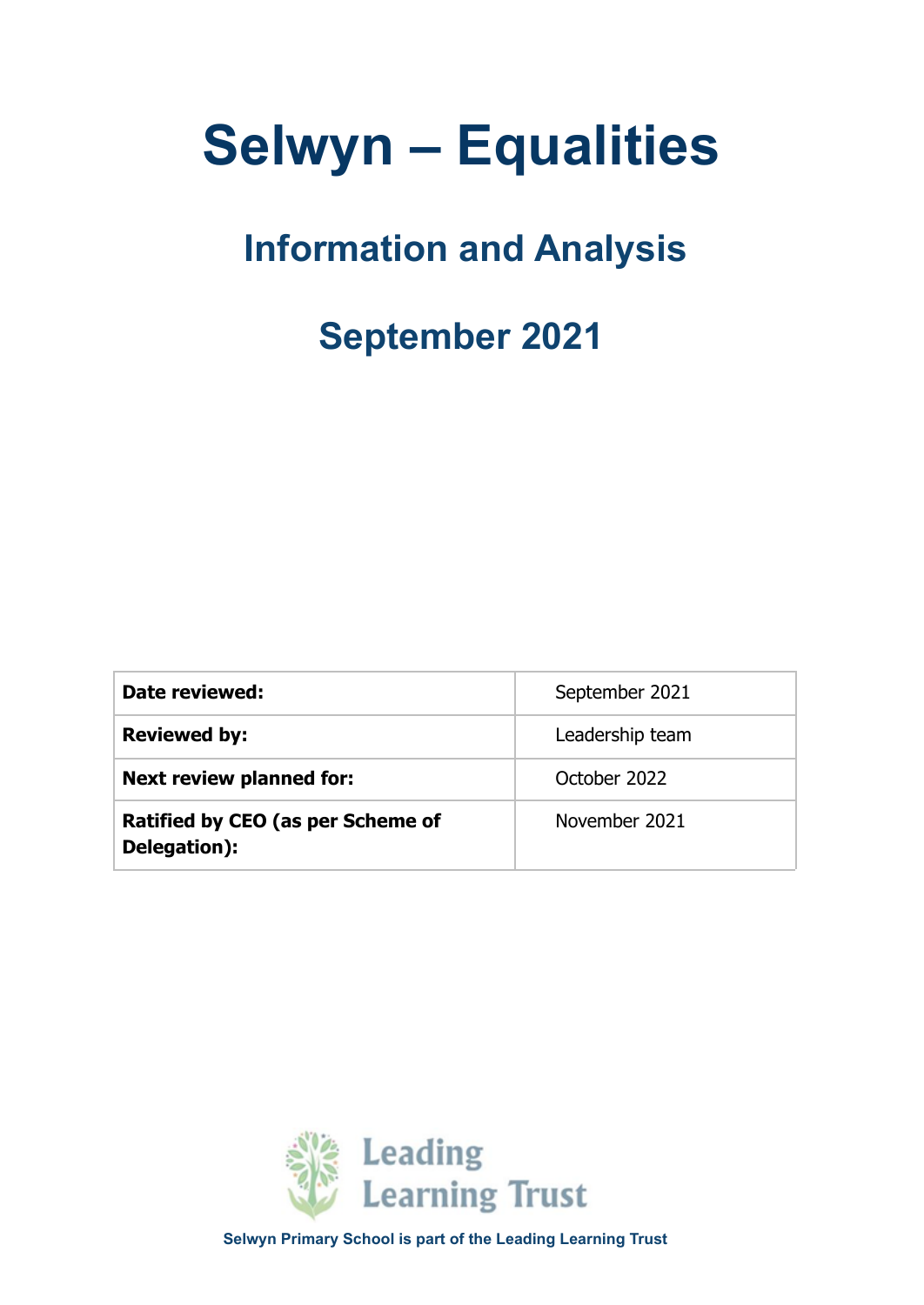

## **Contents**

| 1. Equalities information and analysis report                          | 3 |
|------------------------------------------------------------------------|---|
| 1.1. Introduction                                                      | 3 |
| 1.2. Our public sector equality duty                                   | 3 |
| 1.3. Our reporting against our objectives                              | 3 |
| 1.4. Our trust wide Equality Statement                                 | 3 |
| 1.5. Our objectives and our progress against them                      | 5 |
| 1.5.1. Advancing equality of opportunity                               | 5 |
| 1.5.2. Foster good relationships between people                        | 6 |
| 1.5.3. Eliminate unlawful discrimination, harassment and victimisation |   |
|                                                                        |   |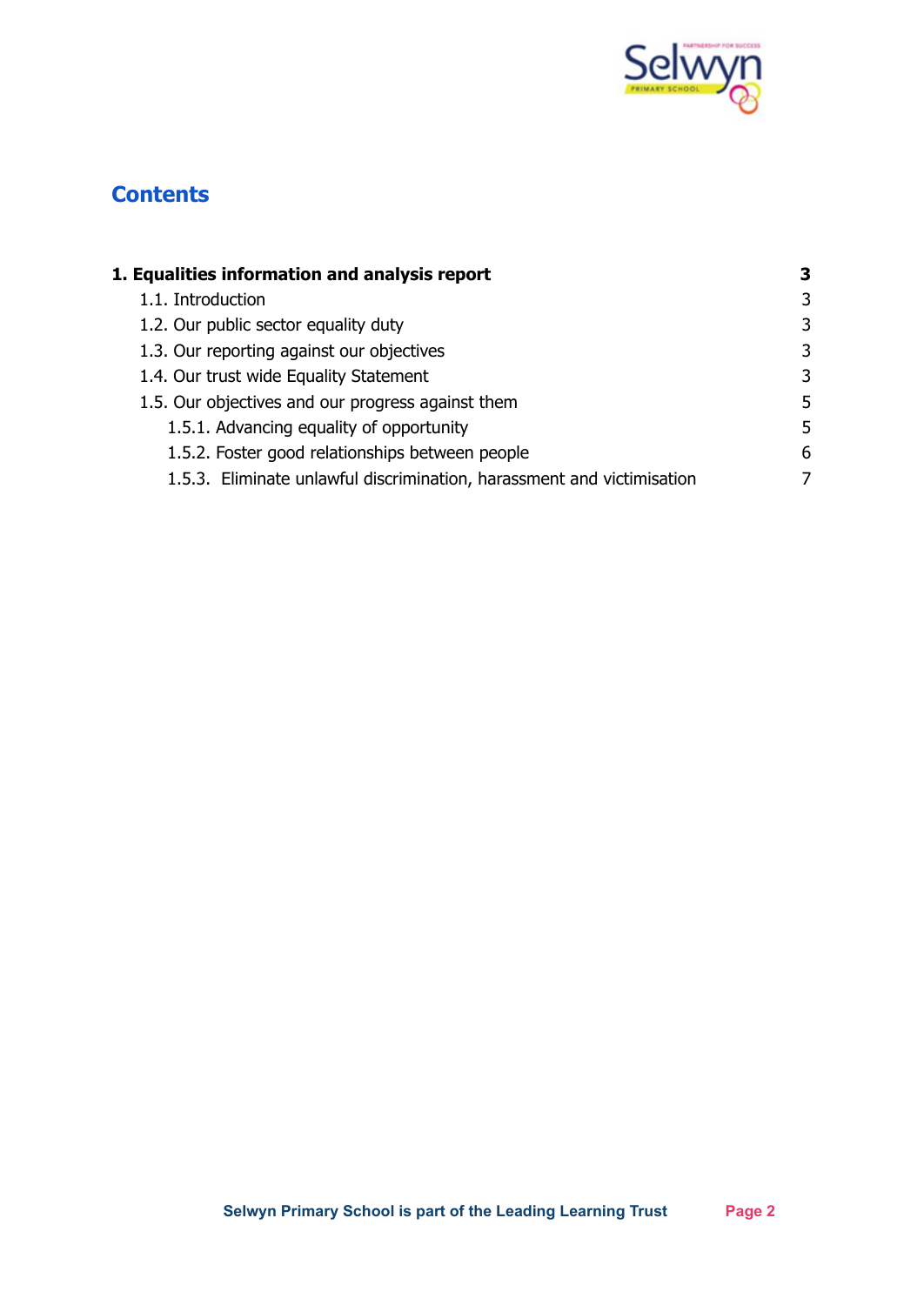

## <span id="page-2-0"></span>**1. Equalities information and analysis report**

#### <span id="page-2-1"></span>**1.1. Introduction**

The Leading Learning Trust is an education charity that runs Selwyn (and Portway) Primary Schools in Newham. We are a public body, funded directly by the Department for Education, and we exist to advance education for the public benefit. We use our allocated funds to provide our students with rich learning opportunities and the right care, guidance and support to help every child reach their fullest potential.

#### <span id="page-2-2"></span>**1.2. Our public sector equality duty**

As a public body, we must comply with the public sector equality duty in the Equalities Act 2010. This means that we:

- Publish a set of equality objectives on our website, which are updated every 4 years, and
- Provide an annual report as to our progress towards the achievement of these objectives (this report)

#### <span id="page-2-3"></span>**1.3. Our reporting against our objectives**

We are required to demonstrate the annual progress that we have made in the following three areas, all of which are addressed in our Equality Objectives document:

- How we are advancing equality of opportunity between people who share a protected characteristic and people who do not share it (objective 1);
- How we are fostering good relations across all characteristics between people who share a protected characteristic and people who do not share it (objective 2); and
- How we are eliminating unlawful discrimination, harassment and victimisation (objective 3).

This document explains the objectives we have set ourselves in order to promote equality, and (a) details what actions we have taken in order to meet these objectives and (b) how successful this action has been.

#### <span id="page-2-4"></span>**1.4. Our trust wide Equality Statement**

Selwyn Primary School, which is part of the Leading Learning Trust, is committed to ensuring equality of opportunity in line with the Equality Act 2010. We want to reduce disadvantages, discrimination and inequalities of opportunity, and promote diversity in terms of our students, our workforce and the community in which we work.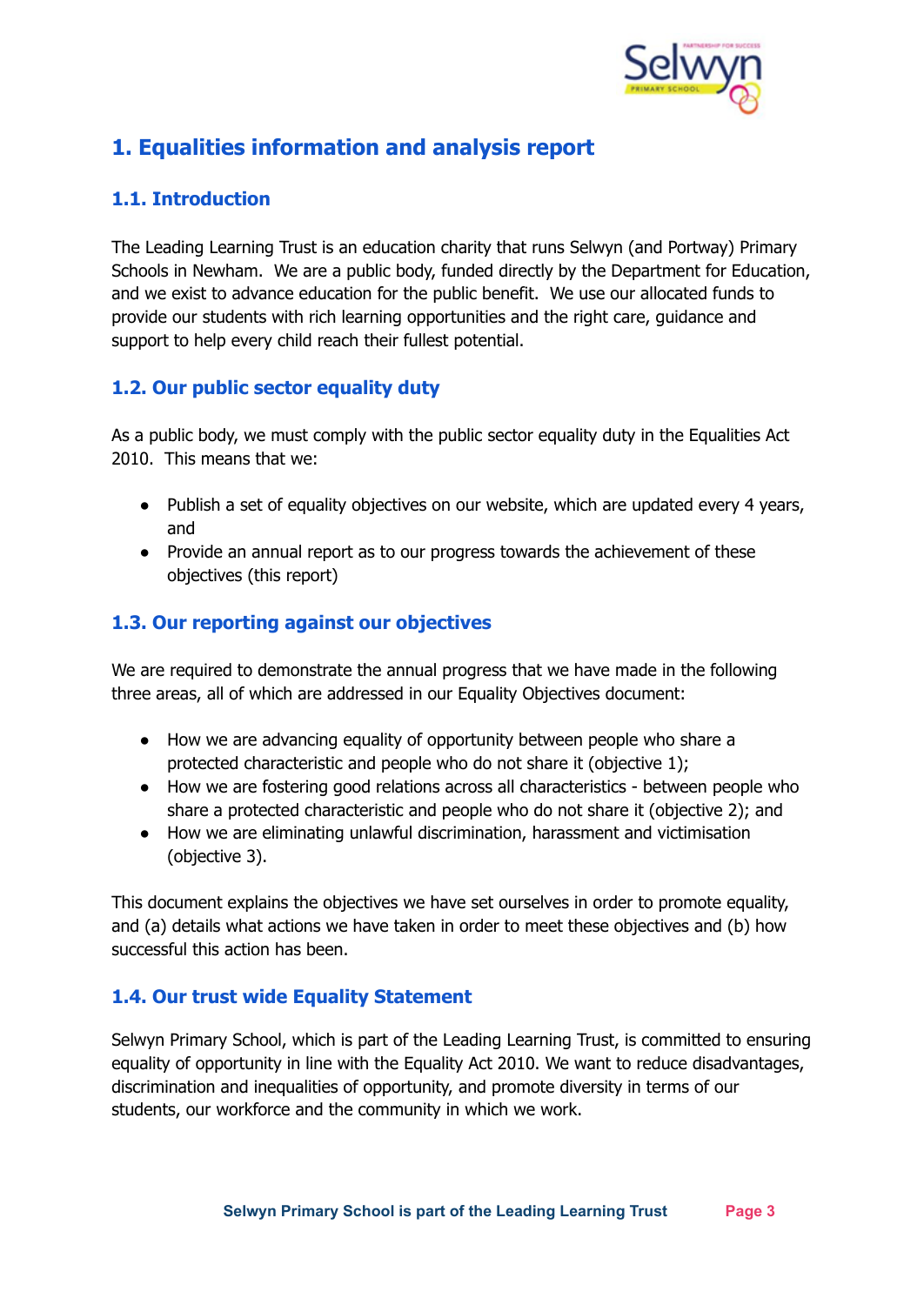

We will assist our students in achieving their very best potential. Where students experience barriers to their success we will work with them to address these in a sensitive and sympathetic way. We will teach our students the importance of equality and what forms discrimination can take and the impact discrimination can have. We will also encourage our students to make their own commitment to promoting equality.

We will not discriminate on any of the grounds listed below (known as the Protected Characteristics) save where such discrimination is permitted by law. Examples of permitted discrimination are:

- A school may arrange pupils in classes based on age.
- A school may take positive action to deal with particular disadvantages affecting pupils of one racial group if this is a proportionate means of dealing with the issue.

The Protected Characteristics that apply to schools are:

- Age (in relation to staff only);
- Disability;
- Gender re-assignment;
- Marriage and civil partnership (in relation to staff only);
- Pregnancy and Maternity;
- Race;
- Religion Faith or Belief;
- Sex; and
- Sexual orientation.

As a School Trust and employer we will also not accept any of the following:

- Direct or Indirect Discrimination;
- Harassment; and
- Victimisation.

We will comply with the Public Sector Equality Duty giving due regard to that duty when making decisions, taking actions, and developing policies. In line with specific duties under the Equality Act 2010, we will publish our equality objectives and will publish information about how we are complying with the Public Sector Equality Duty (this document). Published Information will be updated annually and objectives will be updated every four years. This information is available on our website.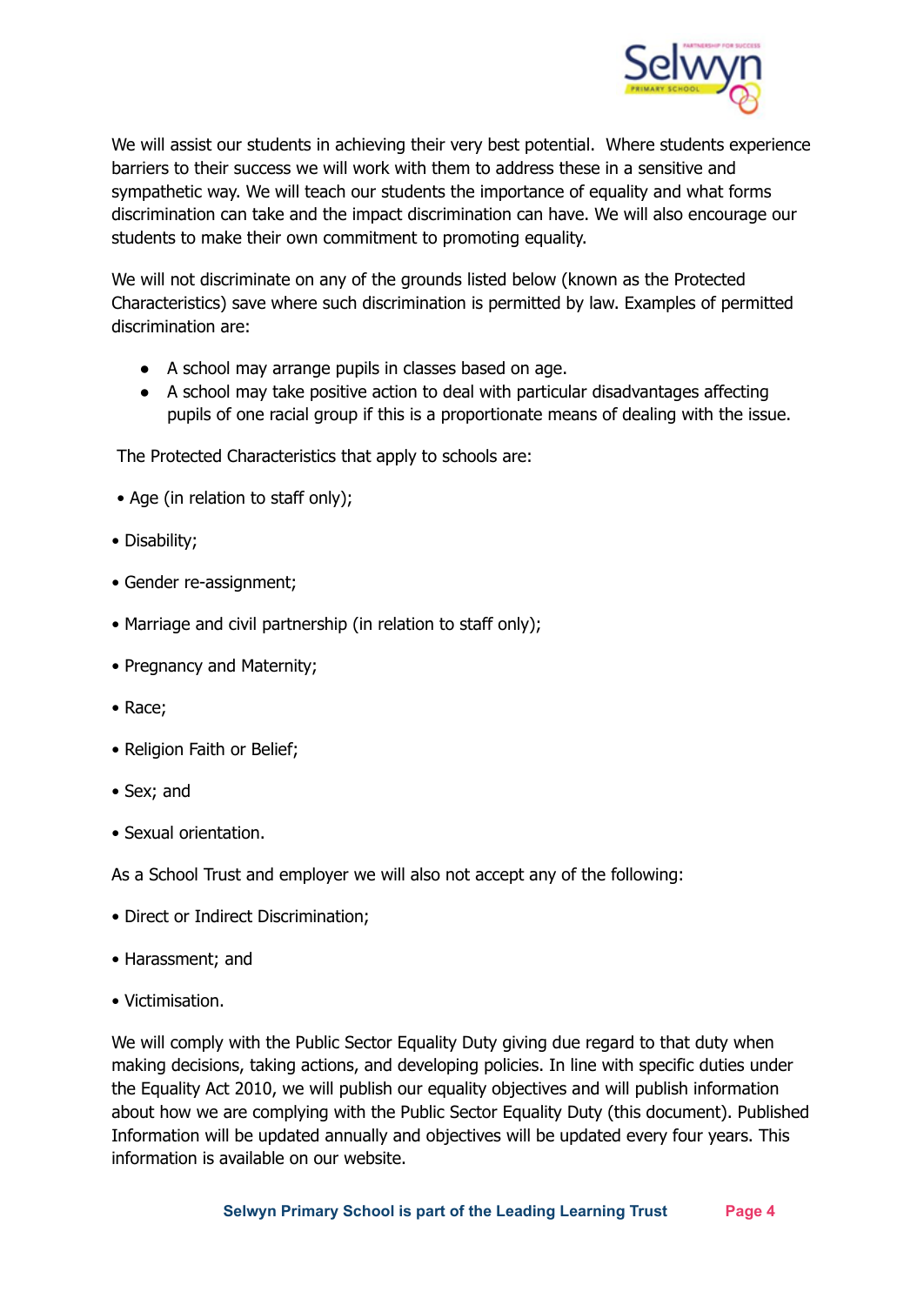

### <span id="page-4-0"></span>**1.5. Our objectives and our progress against them**

#### <span id="page-4-1"></span>**1.5.1. Advancing equality of opportunity**

| <b>What objectives</b><br>have we set<br>ourselves?                                                                                                 | What actions have we taken to deliver<br>these objectives?                                                                                                                                                                                                                                                                                                                                                                                                                                                                                                                                                                                                     | <b>What evidence is there</b><br>that these actions have<br>been successful?                                                                                                                                                               |
|-----------------------------------------------------------------------------------------------------------------------------------------------------|----------------------------------------------------------------------------------------------------------------------------------------------------------------------------------------------------------------------------------------------------------------------------------------------------------------------------------------------------------------------------------------------------------------------------------------------------------------------------------------------------------------------------------------------------------------------------------------------------------------------------------------------------------------|--------------------------------------------------------------------------------------------------------------------------------------------------------------------------------------------------------------------------------------------|
| To identify<br>under-achieving groups<br>of students and design<br>appropriate<br>interventions.                                                    | Our robust tracking and reporting systems<br>means we have been able to identify groups<br>that would benefit from targeted additionality,<br>and have trained staff to deliver these.<br>Half termly pupil progress meetings provide<br>opportunities for all class teachers to discuss<br>the progress of the children in their class.                                                                                                                                                                                                                                                                                                                       | -Additionality has been in<br>place across all year groups<br>enabling children to narrow<br>the attainment gap                                                                                                                            |
| To ensure that<br>extra-curricular<br>provision is accessible<br>to all.                                                                            | -Clubs were offered in the summer term when<br>restrictions for the delivery of extra-curricular<br>activities were lifted<br>-Full opening of schools: clubs offered each<br>half term with a wide range of activities for<br>children from Reception to Y6<br>-Clubs are advertised & allocated via<br>parentmail and waiting lists are in place<br>-Clubs are also shared on the school's<br>newsletter<br>-Our strong financial controls mean that our<br>Charging and Remissions Policy (published on<br>our website) states that there is no charge for<br>any such provision.<br>-We have a number of specialists delivering<br>these clubs, eg. sport. | Our extra-curricular clubs<br>are well attended, and<br>receive positive feedback<br>Waiting lists are in place for<br>most clubs                                                                                                          |
| To ensure that students<br>and families have a<br>voice at school.                                                                                  | Our local governing body terms of reference<br>specify the appointment of two parent<br>governors.<br>We have a system of student leaders, elected<br>by their peers.<br>Staff, student and parent surveys are run<br>annually, and results fed back to our Trust<br>Board.                                                                                                                                                                                                                                                                                                                                                                                    | The local governing body<br>includes two elected parent<br>governors.<br>Children from Y1 - Y6 are<br>able to effectively represent<br>their peers.<br>Staff surveys have been<br>successfully used to<br>implement next step<br>planning. |
| To continue to focus on<br>attendance and its link<br>to learning outcomes,<br>and to enforce our zero<br>tolerance approach to<br>term time leave. | -We analyse attendance, across every class,<br>weekly.<br>-Throughout the global pandemic, COVID<br>related absence was closely monitored<br>-We publish the attendance of every class in<br>the weekly newsletter, and celebrate good                                                                                                                                                                                                                                                                                                                                                                                                                         | Attendance continues to<br>improve.<br>Attendance after school<br>closures improved rapidly.<br>Requests for term time<br>absence continue to decline,                                                                                     |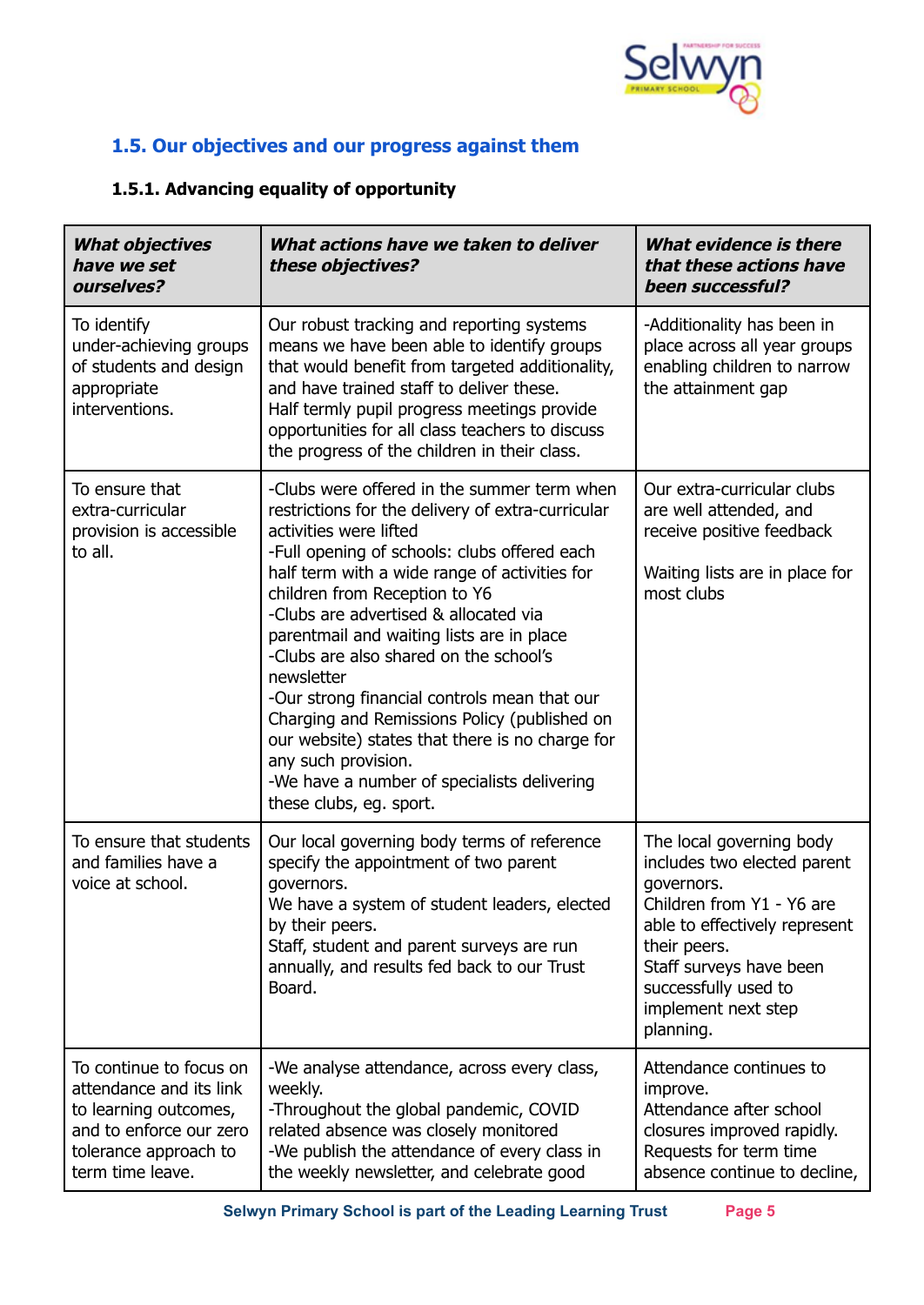

|                                                                                      | attendance.<br>-We reward the class with the best half termly<br>attendance.<br>-We explain to parents why we do not<br>authorise term time absence.                                                                                                                                                                                                                                                                                                                                                        | and are all treated<br>consistently.                                                                                                                                                                                                                                         |
|--------------------------------------------------------------------------------------|-------------------------------------------------------------------------------------------------------------------------------------------------------------------------------------------------------------------------------------------------------------------------------------------------------------------------------------------------------------------------------------------------------------------------------------------------------------------------------------------------------------|------------------------------------------------------------------------------------------------------------------------------------------------------------------------------------------------------------------------------------------------------------------------------|
| To ensure that girls and<br>boys both participate<br>equally in sports<br>offerings. | -During directed sports lessons, we employ<br>specialists who are able to ensure that boys<br>and girls participate fully.<br>-During un-directed time (eg. at break times),<br>staff are on hand to supervise and are trained<br>to ensure that any games played are inclusive.<br>-Installment of new fixed playground structures<br>in three outside spaces                                                                                                                                              | -All children actively<br>participate in PE lessons<br>-The installation of<br>equipment which<br>encourages physical activity<br>at a range of levels has been<br>praised by pupils and<br>parents                                                                          |
| To ensure the<br>involvement of parents<br>in school development.                    | -Throughout the closure of schools to most<br>pupils, communication with parents was<br>increased through the use of parentmail and<br>Google classroom<br>-School website is regularly updated<br>-Social media has been used to reach out to<br>target families<br>-SEND and vulnerable pupils received additional<br>communication during the school closures<br>-Parents are represented on our school<br>governing body.<br>-Annual parent surveys mean that we can<br>identify areas for development. | Our governing body has two<br>parent governors in place.<br>They are clearly identified on<br>the website, meaning that<br>parents across the school<br>can contact them.<br>Positive feedback from<br>parents received regarding<br>communication during<br>school closures |

#### <span id="page-5-0"></span>**1.5.2. Foster good relationships between people**

| <b>What objectives</b><br>have we set<br>ourselves?                                                                                 | What actions have we taken to deliver<br>these objectives?                                                                                                                                                                                                                                                                            | What evidence is there<br>that these actions have<br>been successful?                                                                                                                                                      |
|-------------------------------------------------------------------------------------------------------------------------------------|---------------------------------------------------------------------------------------------------------------------------------------------------------------------------------------------------------------------------------------------------------------------------------------------------------------------------------------|----------------------------------------------------------------------------------------------------------------------------------------------------------------------------------------------------------------------------|
| To promote<br>opportunities for<br>parents, carers and the<br>wider community to<br>support both the<br>children and<br>themselves. | -Due to the restrictions regarding social<br>distancing and meetings indoors, 'in-person'<br>parent groups have not been permitted for<br>most of the year<br>-Virtual coffee mornings twice a week provided<br>for families to meet needs identified by parents<br>-Return to 'in-person' support groups planned<br>for the new year | -Uptake of virtual coffee<br>mornings received positively<br>by those parents that<br>regularly attended<br>-Parents pleased that the<br>topics covered were those<br>that they had chosen and so<br>were relevant to need |
| To enable students and<br>parents to provide<br>regular feedback about<br>their school.                                             | We have run a staff, student and parent survey<br>annually, over the past three years.<br>Members of our senior leadership team are<br>available every day at the school gate, at both                                                                                                                                                | Responses from the surveys<br>continue to show increases<br>in satisfaction, from a high<br>baseline.                                                                                                                      |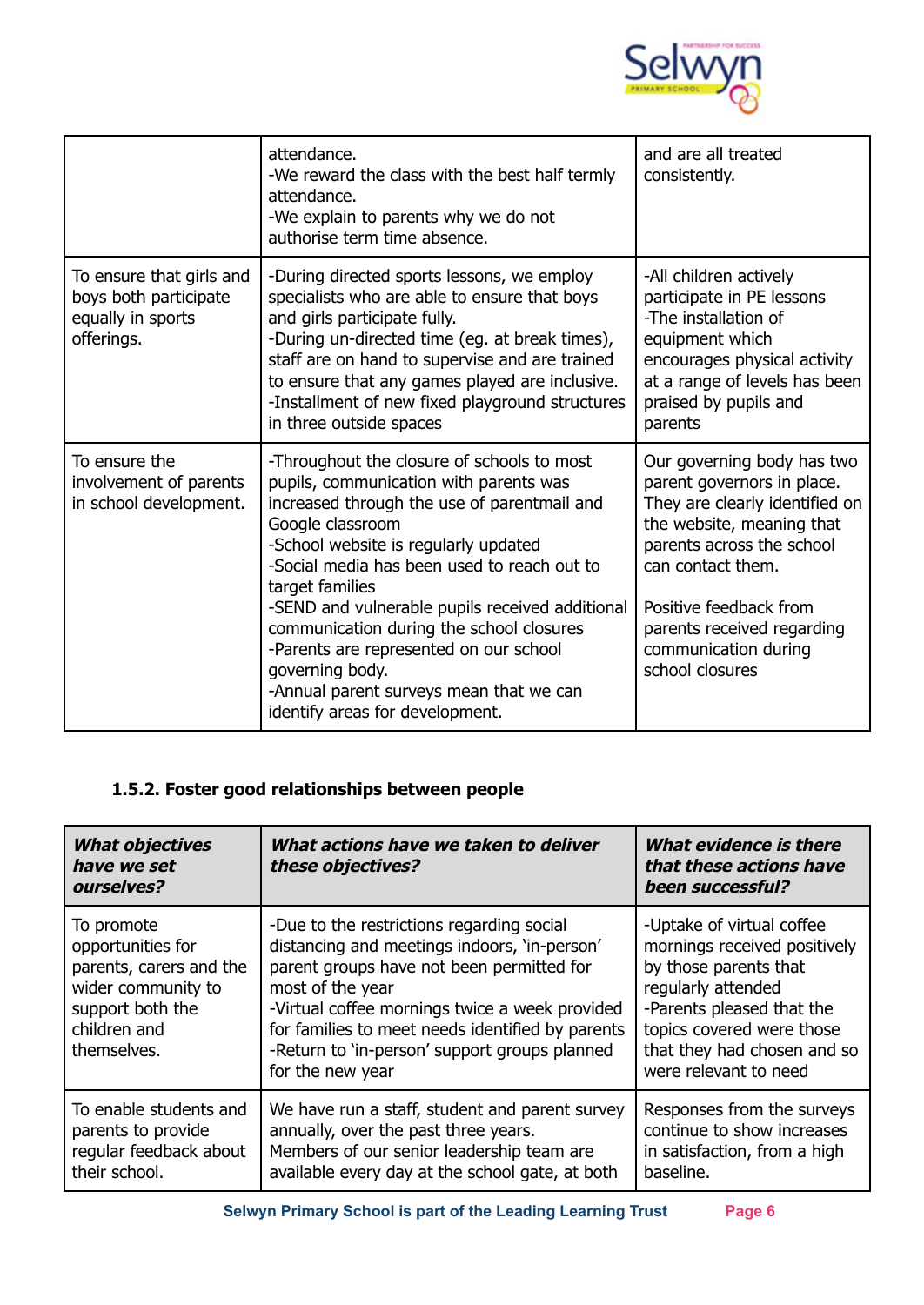

|                                                                             | the start and end of school.                                                                                                                                                                                                                                                                                                                                                                                                   |  |
|-----------------------------------------------------------------------------|--------------------------------------------------------------------------------------------------------------------------------------------------------------------------------------------------------------------------------------------------------------------------------------------------------------------------------------------------------------------------------------------------------------------------------|--|
| To enable parents and<br>the wider community to<br>feel part of the school. | Due to national restrictions we have been<br>unable to welcome parents onto the school<br>site. To ensure that we continue to include<br>parents in the school activities, we have:<br>-Recorded class and end of year assemblies<br>-Shared the school sports days<br>-Provided weekly newsletters about the events<br>taking place in each class<br>-Welcomed parents of children with SEN to join<br>live learning sessions |  |

#### <span id="page-6-0"></span>**1.5.3. Eliminate unlawful discrimination, harassment and victimisation**

| <b>What objectives</b><br>have we set<br>ourselves?                                                                          | What actions have we taken to deliver<br>these objectives?                                                                                                                                                                                                                                                                                                                                                                                                                                                                                                                                                                                                                                                       | <b>What evidence is there</b><br>that these actions have<br>been successful?                                                                                                                                                                      |
|------------------------------------------------------------------------------------------------------------------------------|------------------------------------------------------------------------------------------------------------------------------------------------------------------------------------------------------------------------------------------------------------------------------------------------------------------------------------------------------------------------------------------------------------------------------------------------------------------------------------------------------------------------------------------------------------------------------------------------------------------------------------------------------------------------------------------------------------------|---------------------------------------------------------------------------------------------------------------------------------------------------------------------------------------------------------------------------------------------------|
| To ensure that all<br>parents are carers are<br>well informed about<br>the ways in which<br>students access the<br>internet. | -We have an IT Director working across the<br>Leading Learning Trust, who ensures that our<br>provision in this area is excellent.<br>-We adopt current best practice in our<br>Acceptable Use Policies (for staff, students and<br>governors/trustees)<br>-Our weekly newsletter contained a section on<br>Safety throughout remote learning<br>-E-safety session run virtually for parents during<br>remote learning                                                                                                                                                                                                                                                                                           | Safeguarding, in-particular<br>e-safety is a regular feature<br>of the weekly Selwyn Life<br>newsletter.<br>Attendance at e-safety<br>workshops has continued to<br>grow, with feedback<br>collected on the day being<br>overwhelmingly positive. |
| To raise awareness of<br>all forms of<br>discrimination,<br>harassment and<br>victimisation.                                 | -We have a robust, regularly reviewed,<br>Behaviour Policy and Anti-bullying Policy in<br>place, both of which are regularly reviewed and<br>are published on our school website.<br>-Our 5Cs (care, commitment, cooperation,<br>courtesy and consideration) are continually<br>discussed, in the classroom and in the<br>playground.<br>-Weekly awards are published in the newsletter.<br>-Raffle tickets issued to children who are<br>observed positively demonstrating these<br>behaviours at lunchtime<br>-We have committed to the wellbeing of our<br>students and our staff through our journey to<br>accreditation through the Wellbeing Award for<br>Schools.<br>-We have appointed an E4C ambassador | -Our school displays were<br>recognised in the E4C<br>newsletter                                                                                                                                                                                  |